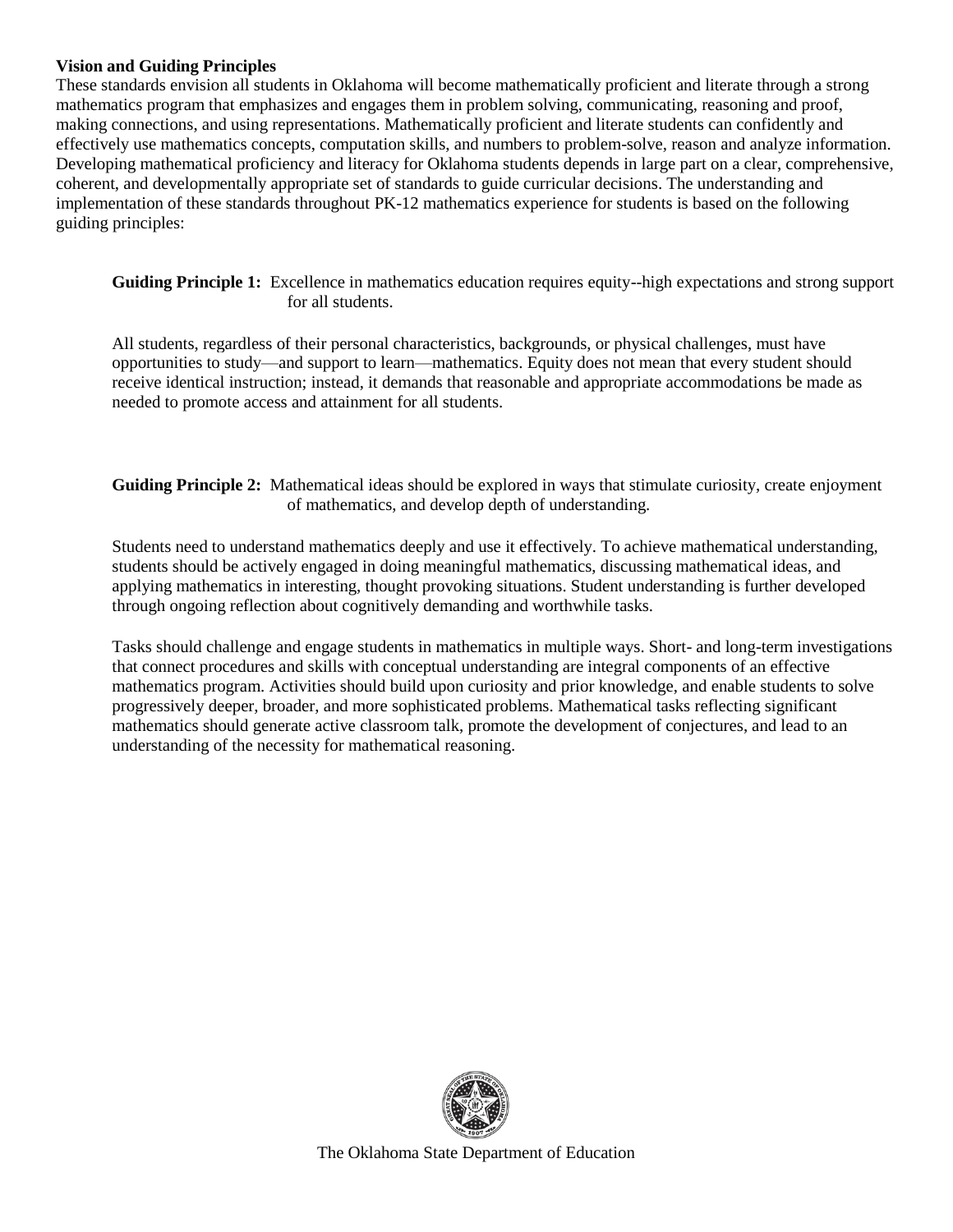#### **Guiding Principle 3:** An effective mathematics program focuses on problem solving and requires teachers who have a deep knowledge of mathematics as a discipline.

Mathematical problem solving is the hallmark of an effective mathematics program. Skill in mathematical problem solving requires practice with a variety of mathematical problems as well as a firm grasp of mathematical techniques and their underlying principles. Students who possess a deeper knowledge of mathematics can then use mathematics in a flexible way to attack various problems and devise different ways of solving any particular problem. Mathematical problem solving calls for reflective thinking, persistence, learning from the ideas of others, and going back over one's own work with a critical eye. Success in solving mathematical problems helps to create an abiding interest in mathematics.

**Guiding Principle 4:** Technology is essential in teaching and learning mathematics.

Technology enhances the mathematics curriculum in many ways. Technology enables students to communicate ideas within the classroom or to search for needed information. It can be especially helpful in assisting students with special needs in regular and special classrooms, at home, and in the community. Technology changes what mathematics is to be learned and when and how it is learned. Tools such as measuring instruments, manipulatives (such as base ten blocks and fraction pieces), scientific and graphing calculators, and computers with appropriate software, if properly used, contribute to a rich learning environment for developing and applying mathematical concepts. Appropriate use of calculators is essential; calculators should not be used as a replacement for basic understanding and skills. Although the use of a graphing calculator can help middle and secondary students to visualize properties of functions and their graphs, graphing calculators should be used to enhance their understanding and skills rather than replace them.

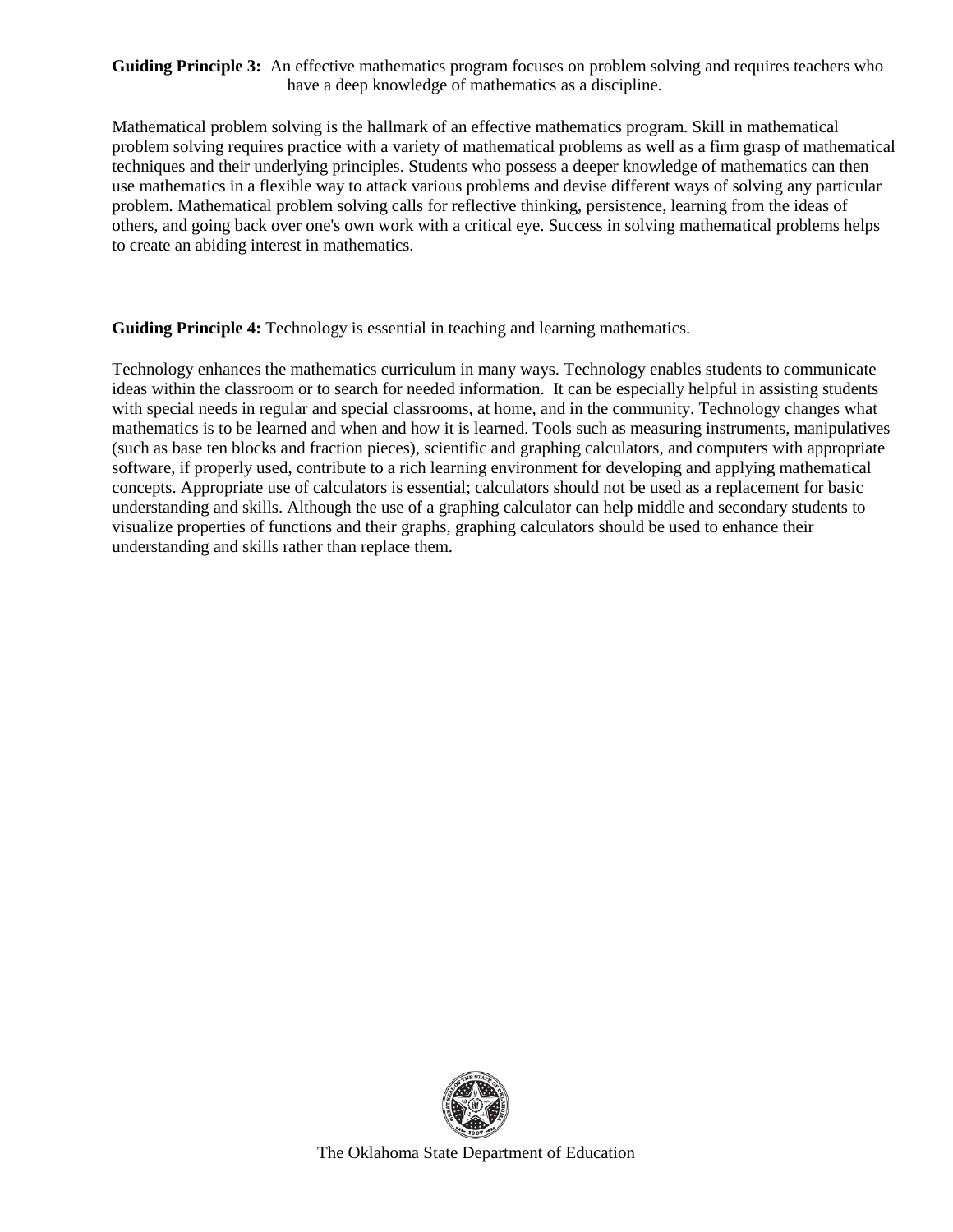# **Mathematical Actions & Processes**



*Throughout their Pk-12 education experience, mathematically literate students will:*

# **Develop a Deep and Flexible** *Conceptual* **Understanding**

Pursue a deep and flexible conceptual understanding of mathematical concepts, operations, and relations while making mathematical and real-world connections.



# **Develop Accurate and Appropriate** *Procedural* **Fluency**

Pursue efficient procedures for various computations and repeated processes based on a strong sense of numbers. They will develop a sophisticated understanding of the development and application of algorithms and procedures.



# **Develop Strategies for** *Problem Solving*

Analyze the parts of complex mathematical tasks and identify entry points to begin the search for a solution. They will select from a variety of problem solving strategies and use corresponding multiple representations (verbal, physical, symbolic, pictorial, graphical, tabular) when appropriate. They will pursue solutions to various tasks from real-world situations and applications that are often interdisciplinary in nature. They will find methods to verify their answers in context and will always question the reasonableness of solutions.